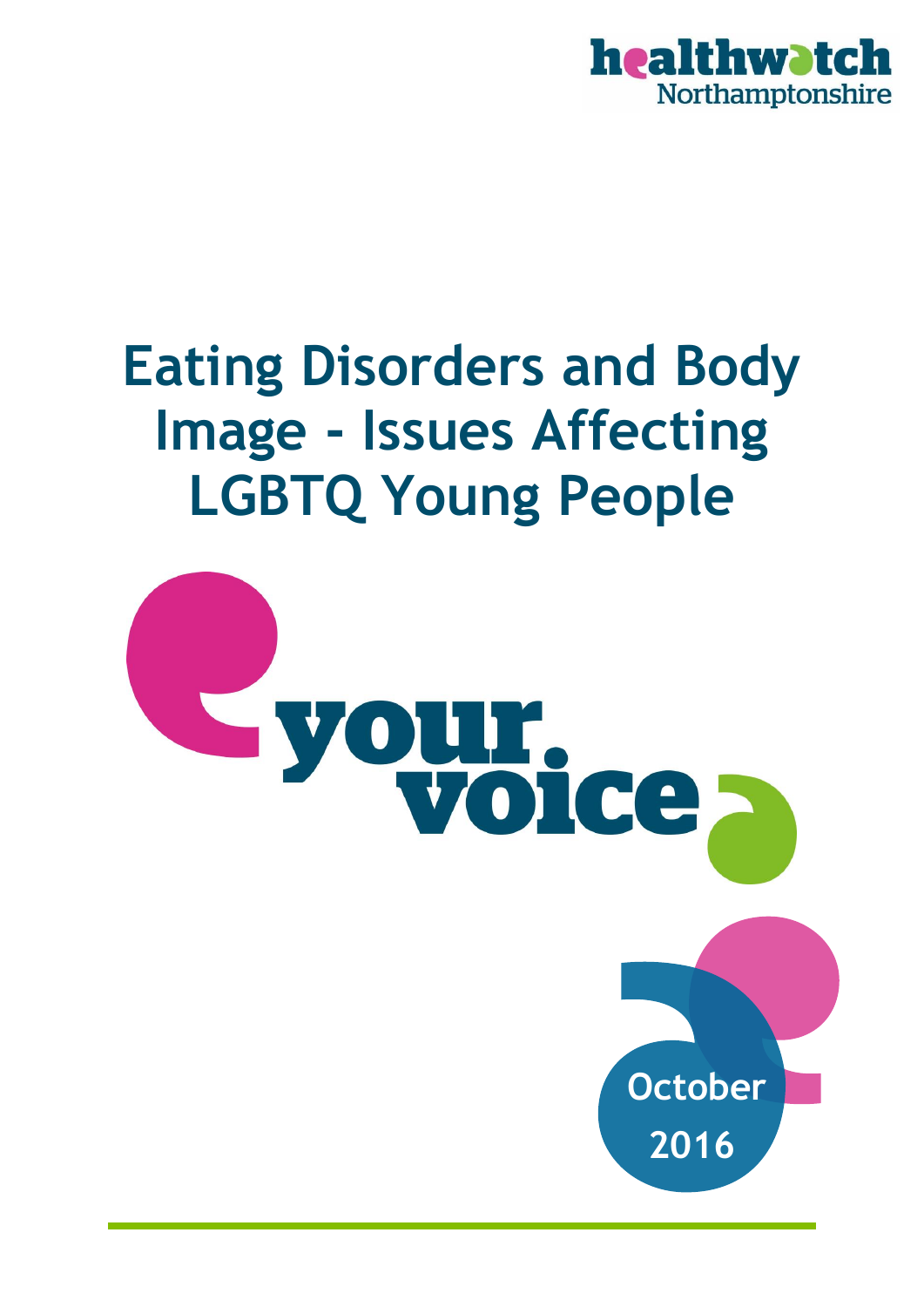

## **Contents**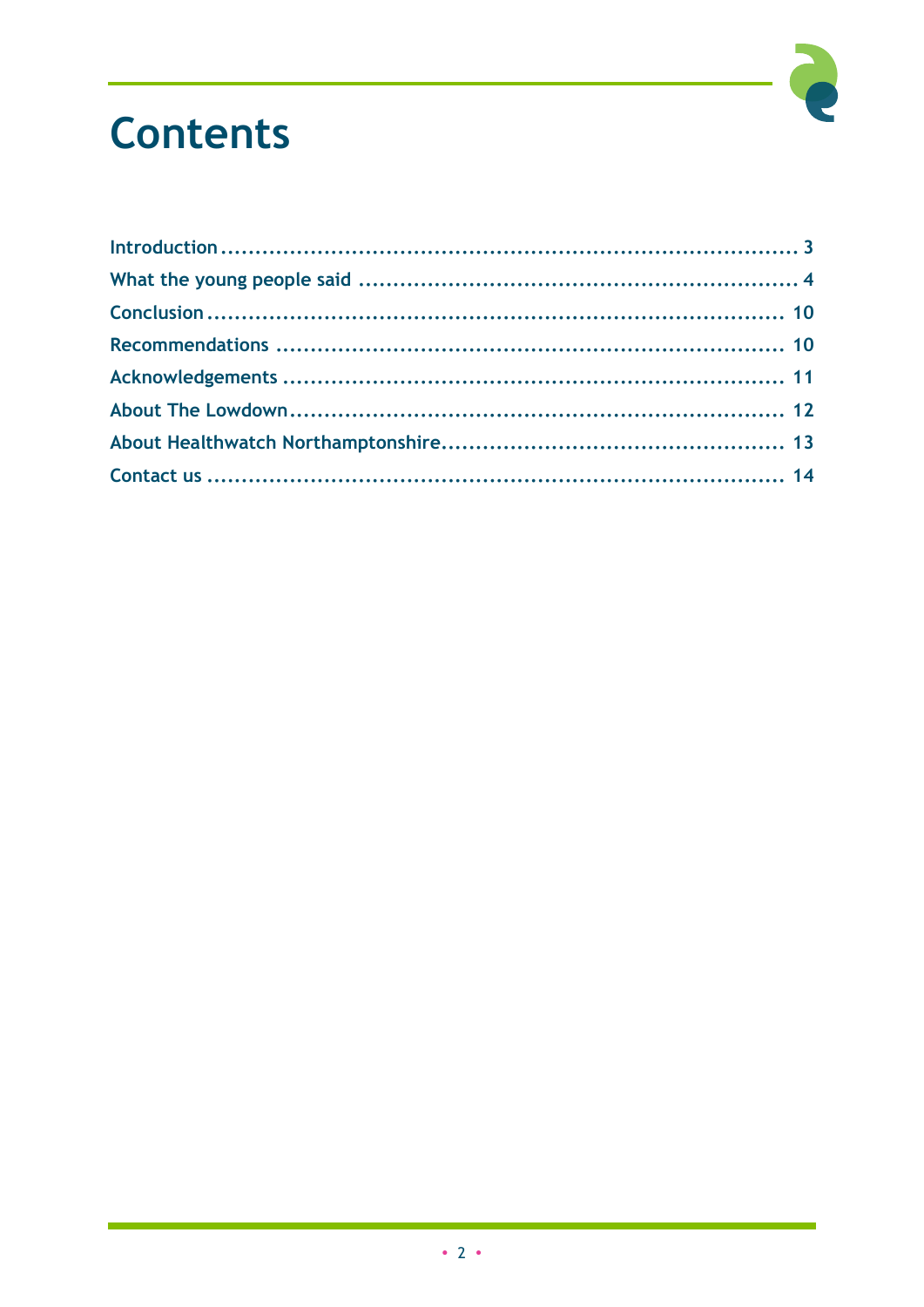

## **Introduction**

Children and young people are increasingly under pressure to conform and as part of Healthwatch Northamptonshire and Young Healthwatch Northamptonshire's recent Eating Disorder (ED) survey, which gathered the views of over 2,000 young people in Northamptonshire, we decided to hold a focus group session with young people who attend the OUT THERE LGBTQ (Lesbian, Gay, Bi-sexual, Transgender, Questioning) youth group at The Lowdown in Northampton.

We were keen to find out if there were any particular body image issues for this group of young people and what information about eating disorders and body image they thought should be available for the young LGBTQ community.

Healthwatch spoke to nearly 20 young people and gave them an opportunity to think about their own body image along with pressures and concerns they had. The session was interactive and information was provided in confidence.

They were asked the following questions:

- What do you think causes eating disorders?
- What are the body image issues for young LGBTQ?
- Why do you think more girls than boys have eating disorders?
- What information should be available for LGBTQ about eating disorders?
- What information should be available for LGBTQ about body image?

This short report simply highlights the young people's views, in their own words, and is not meant to be a 'research' project in itself.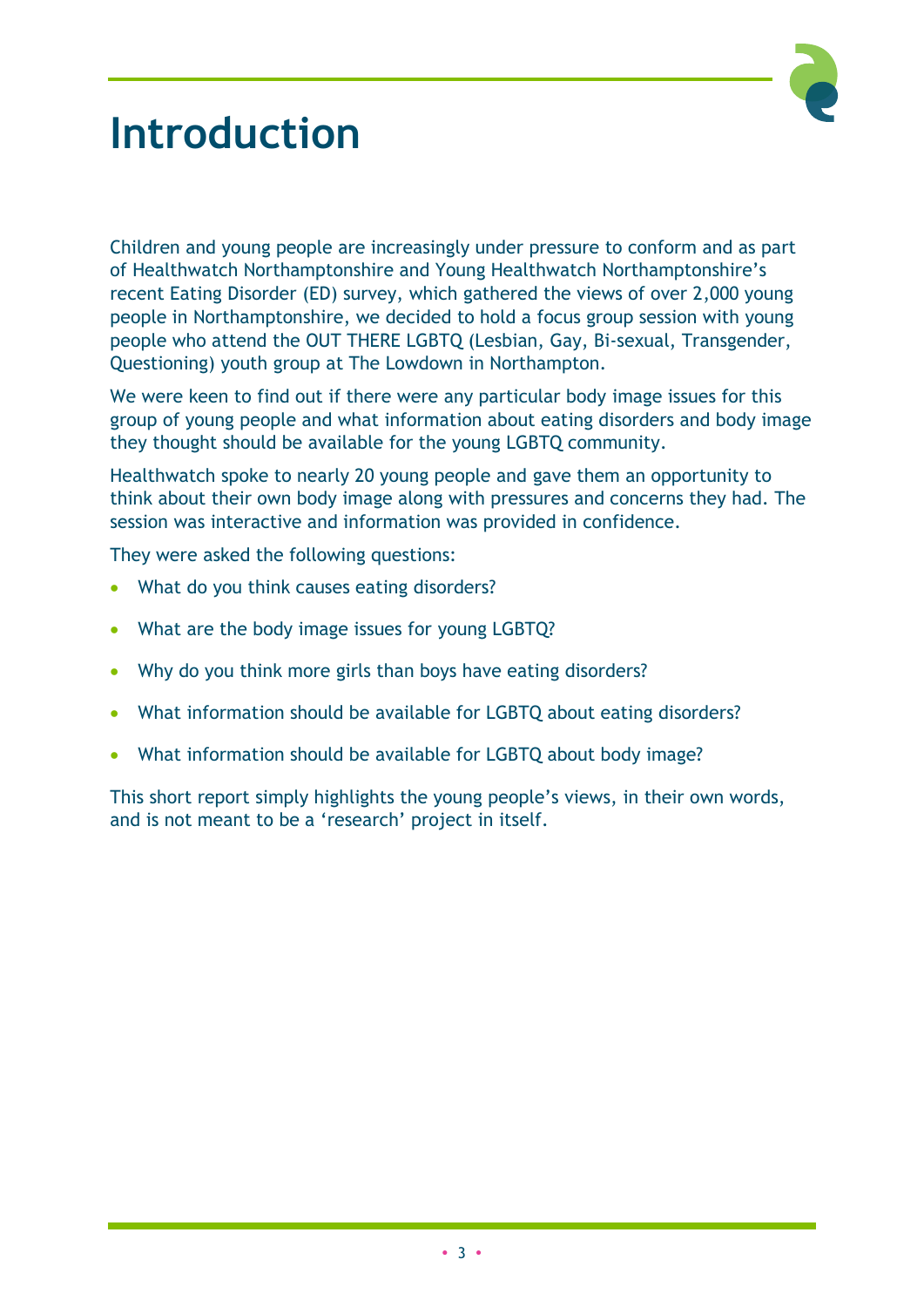# **What the young people said**



A range of things were mentioned, including:

- Society, social pressures and expectations
- Mental health issues and illnesses, body image, self-esteem, need to control something
- Bullying, peer pressure
- Upbringing, genetics
- Changes in personal life, bereavement

"Many things cause eating disorders such as: upbringing, society, mental health, bullying"

"Expectations"

"Expectations set by society and media"

"To live up to societies expectations"

"Self-esteem, body image, society, mental health"

"Social pressures, abuse, unhappy personal life, means to control"

"Hating body image"

"Negative body image, media, peer pressure"

"Incorrect and negative interpretations of certain body types and the over exaggerated celebration of other body types"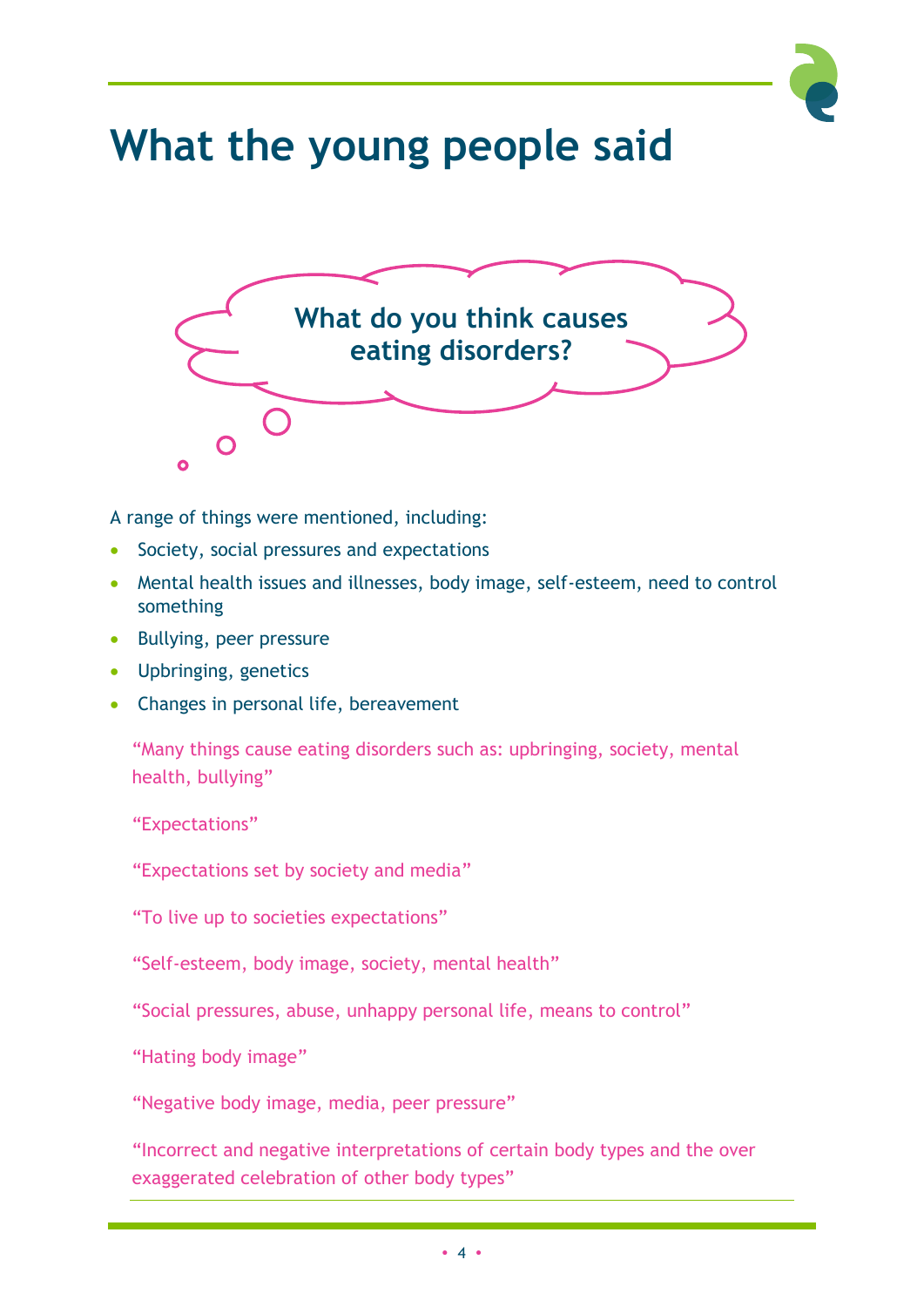

"Desire for control – if more things out of their control, may be only thing they can change personally"

"Change, e.g. social circles, personal life, loss, geographical area"

"Genetic predisposition<sup>1</sup>, body image issues, brain chemical imbalances, low self-esteem"

"Bullying, family genetics (passed down in genes), chemicals like MSG that cause addictions (mostly found in fatty food)"

"Gender dysphoria<sup>2</sup>, other mental illnesses"



 Dysphoria/gender dysphoria and feeling uncomfortable in one's body was mentioned by many people, particularly as issues for transgender young people.

Other issues included:

 $\overline{a}$ 

- $\bullet$  Body dysmorphia<sup>3</sup> and eating in a way to change body shape
- Stereotypes, expectations and comparison of bodies by same-sex couples

<sup>1</sup> **Genetic predisposition** (sometimes also called genetic susceptibility) - an increased likelihood of developing a particular disease based on a person's genetic makeup. A genetic predisposition results from specific genetic variations that are often inherited from a parent.

<sup>2</sup> **Dysphoria** – a profound state of unease or dissatisfaction. In a psychiatric context, dysphoria may accompany depression, anxiety, or agitation.

**Gender dysphoria** - a condition where a person experiences discomfort or distress because there's a mismatch between their biological sex and gender identity. It's sometimes known as gender identity disorder (GID), gender incongruence or transgenderism.

<sup>3</sup> **Body dysmorphic disorder** (BDD), also known as body dysmorphia or dysmorphic syndrome, but originally termed dysmorphophobia, is a mental health disorder characterised by an obsessive preoccupation that some aspect of one's own appearance is severely flawed and warrants exceptional measures to hide or fix it.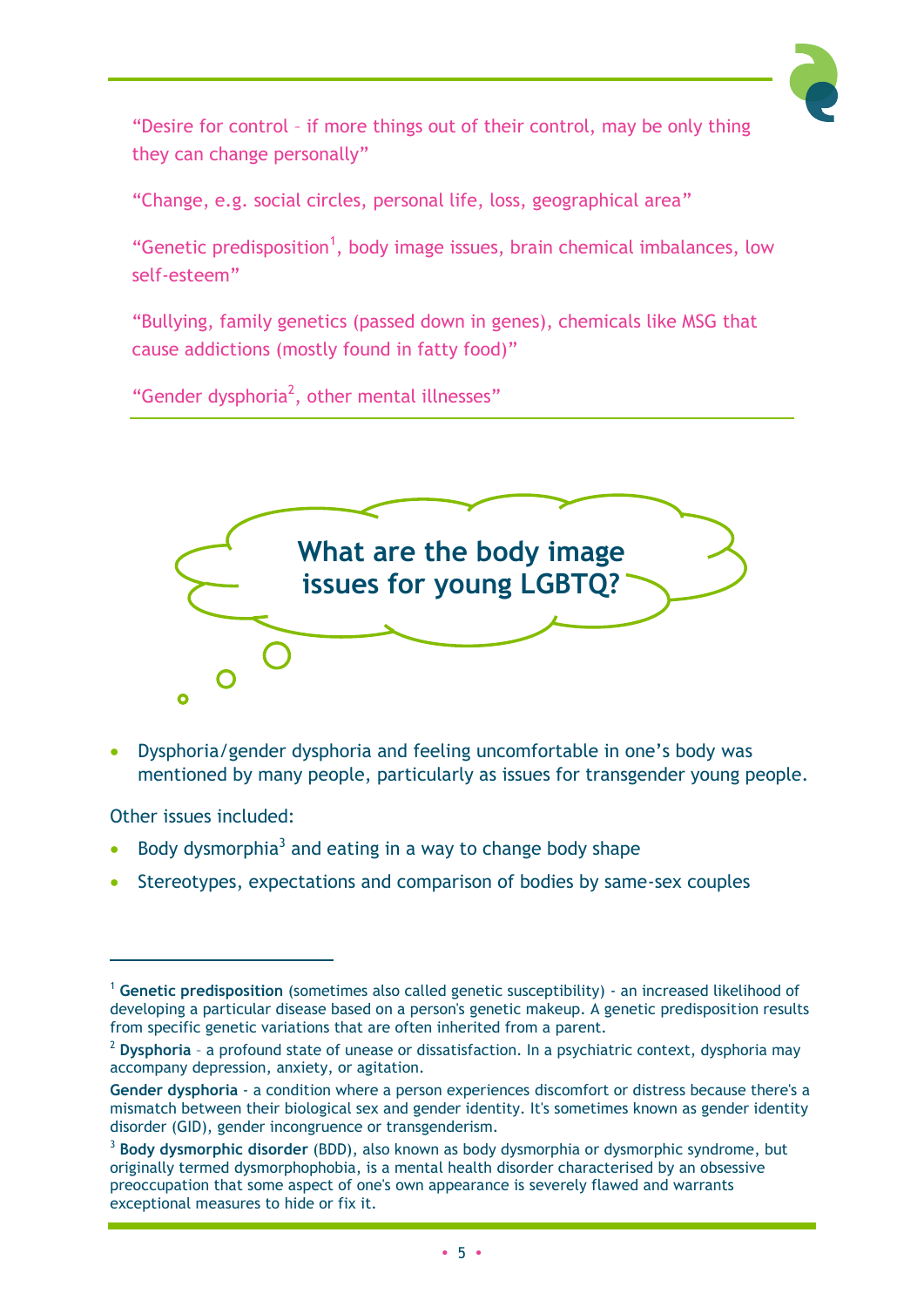

"Dysphoria – also leads onto other issues – specific to ED's and LGBTQ people"

"Dysphoria – That takes ages to alleviate because waiting times from NHS

"Trans<sup>4</sup> people can have gender dysphoria which can include negative body image and the media can portray negative images of LGBTQ people in general therefore lead to a negative image of self"

"Dysphoria, passing stereotypes, comparing to others, media representation"

"Weight – unrealistic, overly sexualised representations of LGBTQ people in the media – dysphoria"

"Especially trans youth they experience dysphoria and body image issues, same sex couples compare bodies"

"Feeling trapped in the wrong body"

"People often feel uncomfortable in their bodies due to being self-conscious about their gender identity"

"Body Dysmorphia. More likely to be bullied so more likely to think less of themselves and develop one"

"When you're growing up aware of what isn't there and what should be there it's easy to get worked up about it"

"People tend to compare the bodies of the same-sex couples more "

"Social media, standards set by others"

 $\overline{a}$ 

"Have to 'pass'<sup>5</sup> to be socially acceptable - only have to pass as themselves"

<sup>4</sup> **Trans** man - a person who was assigned female at birth but whose gender identity is male.

Trans woman - a person who was assigned male at birth but whose gender identity is female.

<sup>5</sup> **Passing** - In the context of gender, passing refers to a person's ability to be regarded at a glance to be either a cisgender man or a cisgender woman. Typically, passing involves a mixture of physical gender cues (for example, hair style or clothing) as well as certain behavioural attributes that tend to be culturally associated with a particular gender. Irrespective of a person's presentation, many experienced crossdressers assert that confidence is far more important for passing than the physical aspects of appearance. Groups of people whose members may be concerned with passing are crossdressers, drag queens and drag kings, trans men, trans women and those who identify as a third, non-binary, or genderqueer identity.

Cisgender - a term for people who have a gender identity that matches their assigned sex.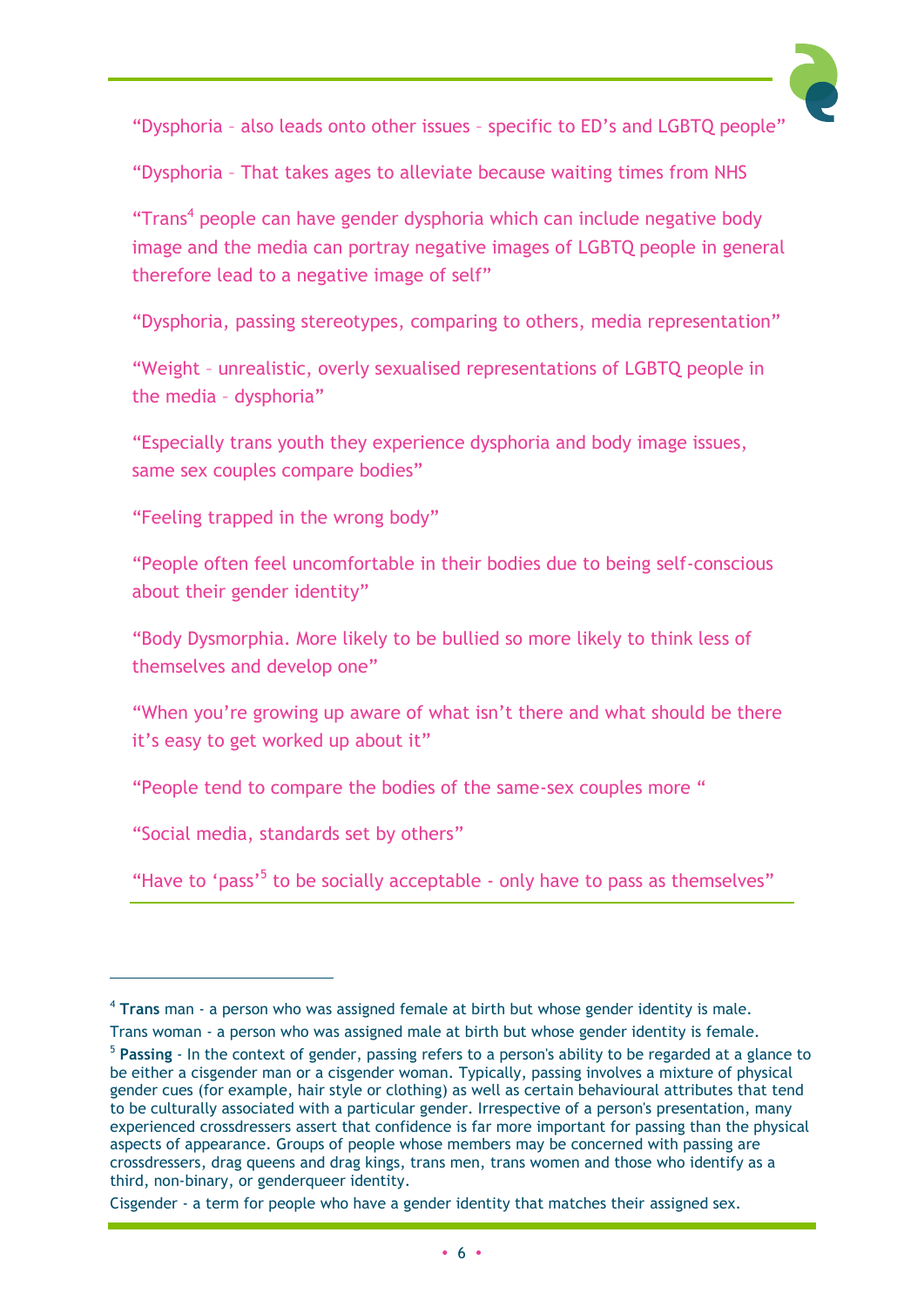

"Due to stereotypes about LGBTQ people, most feel that they need to change their bodies at such a young age"

"Some trans guys develop ED's because I think they think they won't pass as male if they have visible curves"

"Young girls many obsessed with eating enough to develop a chest"

"My friend has an ED and type one diabetes – they got taken off disability benefits"



It was interesting to note that many of the young people did not appear to agree with the statement in this question and found it 'assumptive'. They pointed out the existence of 'non-binary' genders and the prevalence of eating disorders in males, including how there could be a difference in boys speaking out about having an eating disorder or an under-diagnosis. The media and bullying were suggested as reasons that more girls have eating disorders.

"This question is assumptive and non-binary people exist"

"Personally I don't think I really get that, there is equal displays of 'ideal' for both boys and girls - don't agree"

"This statement is incorrect; girls are just depicted more because boys are told not to talk about their emotions"

"Underdiagnoses in boys – more media pressure for girls"

"Boys less likely to be open about ED's - seen as feminine/only for girls"

"More likely (boys) to be pressured into being bigger/buffer/more muscular"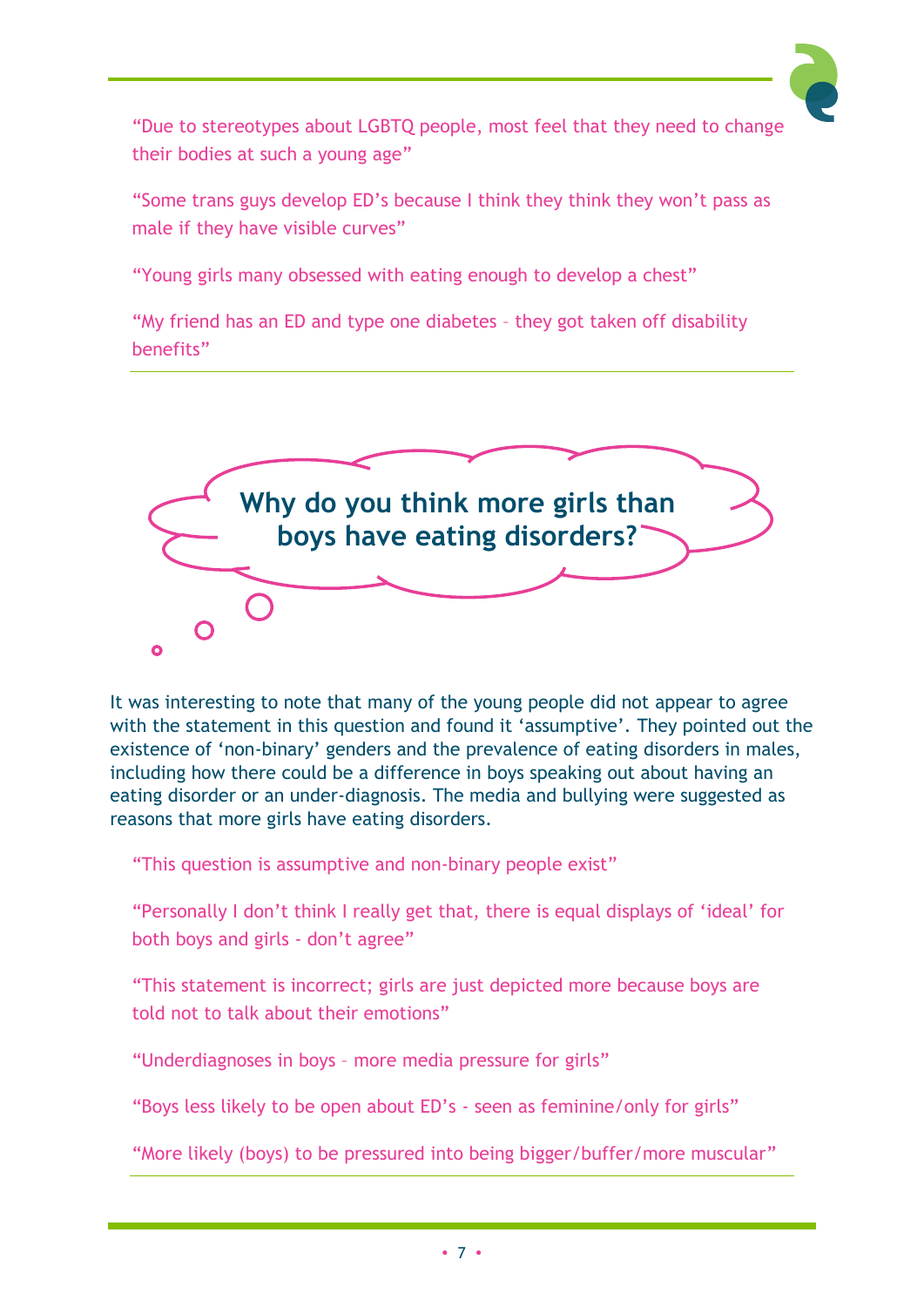

"Since girls are more likely to fall under bullying (which can cause eating disorders)"

"Society tells girls they are not pretty if they are not skinny"

"Girls are more objectified in the media and are supposed to look a certain way"

"Media (e.g. magazines) portraying skinny as beautiful and not skinny as not beautiful"

"Social media creates false ideals and are objective to unrealistic habits"

"Speak out, tell friends"



Most of the suggestions related information about types of eating disorders, where to get help, and eating disorders in relation to body image or dysphoria.

"Anyone can have an eating disorder regardless of body type, gender issues etc."

"Eating disorders are not body types"

"About them and what to do if you know a friend that has"

"Specialised counselling or help"

"Help and therapy numbers"

"Helplines, counselling, meal plans, friendship groups"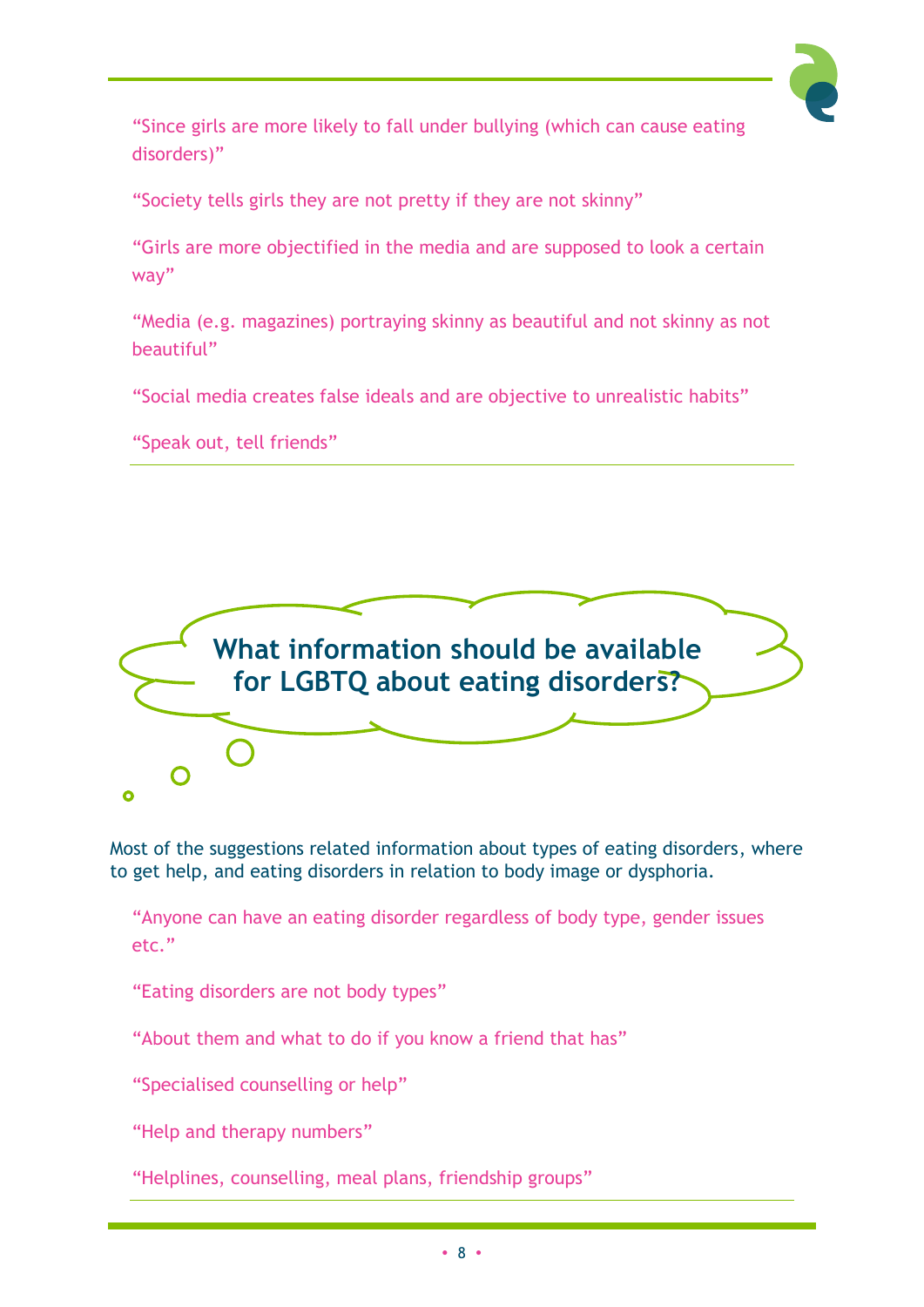

"Healthier coping mechanisms"

"More about dysphoria and jazz<sup>6</sup>"

"Trans: how to feminise/masculinise body without weight"

"Just healthier options of dieting"



"More info for boys, not portraying as a female thing"

"Better, more realistic representation of LGBTQ and people in the media – let trans kids know they don't have to pass to be valid"

"Help for dysphoria, body positivity, variation in body types in the media"

"Body positivity for 'queer' and trans and gender non-forming bodies"

"Body image, i.e. gender so certain body image of gender, everyone beautiful, etc."

"National statistics perhaps?"

"Androgyny<sup>7</sup> = skinny"

j

 $<sup>6</sup>$  This may relate to the use of American transgender teenager Jazz Jennings as a role model,</sup> https://en.wikipedia.org/wiki/Jazz\_Jennings

<sup>7</sup> **Androgyny** - the combination of masculine and feminine characteristics. Gender ambiguity may be found in fashion, gender identity, sexual identity, or sexual lifestyle.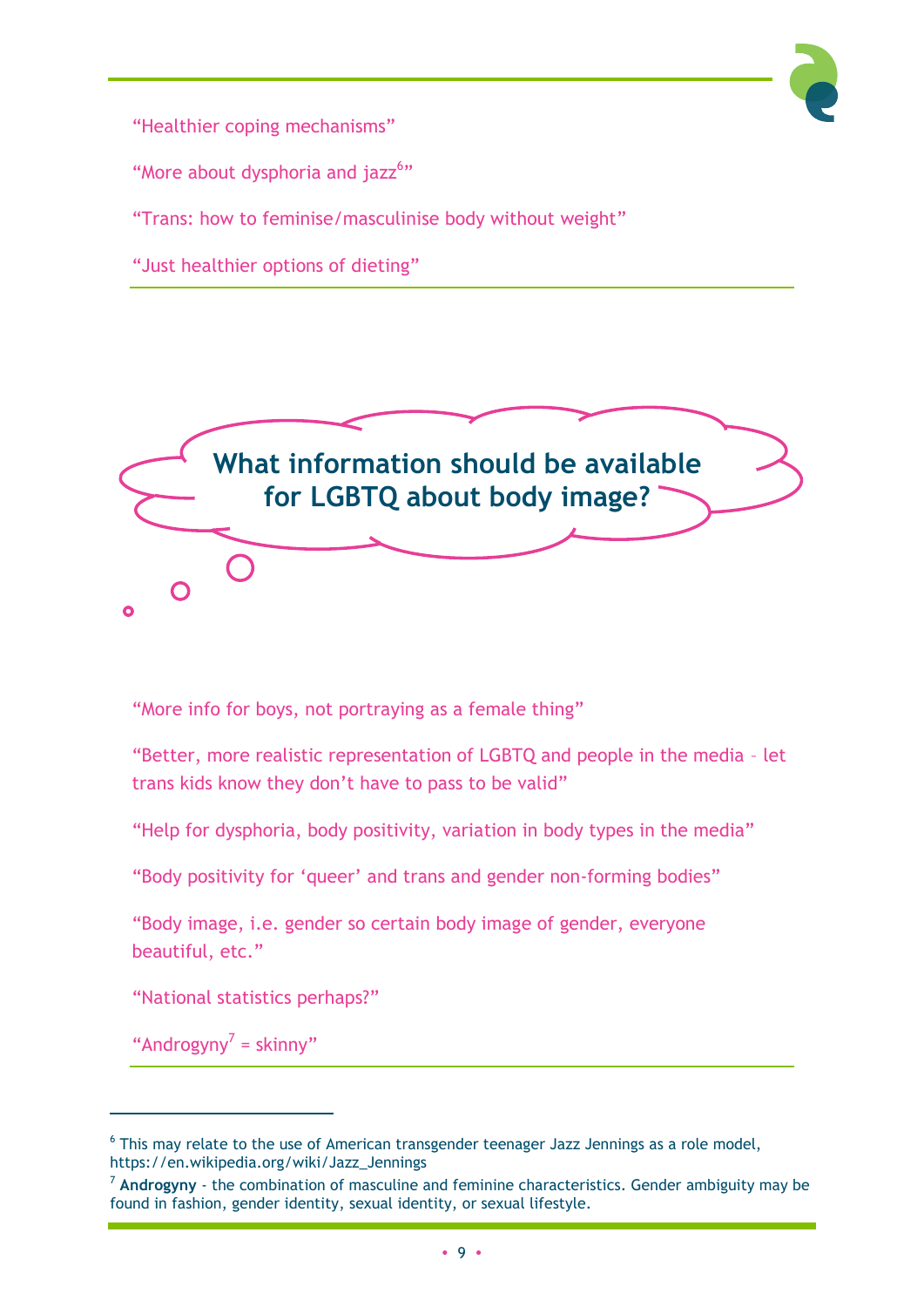

## **Conclusion**

It appears that this particular group of young people have a high level of awareness and knowledge, not only about their sexuality and body issues, but about issues for other people too.

Speaking to this group highlighted issues that were different to those raised in our wider survey about eating disorders in young people and presumably relate to the wider LGBTQ community. Issues mentioned included gender dysphoria and feeling uncomfortable in one's body, body dysmorphia and body image issues specific to LGBTQ. These were also areas that the group suggested information was available about, in addition to information about what eating disorders are and where to get help (which were also mentioned in the wider survey).

#### **Recommendations**

j

Based on this feedback Healthwatch Northamptonshire recommends that:

- Commissioners and Providers of eating disorder services consult further with the LGBTQ communities when commissioning/providing eating disorder services.
- Those providing information about eating disorders (specialist services and general services, such as schools) consider how to address the issues raised by this group.
- Young people are involved in co-producing information and services for people with eating disorders and the wider population (co-production of services is recommended by the Education Policy Institute's Mental Health Commission<sup>8</sup>, who rated the Northamptonshire Transformation Plan<sup>9</sup> as requiring substantial improvement in August 2016).

 $^8$  Progress and challenges in the transformation of children and young people's mental health care a report of the Education Policy Institute's Mental Health Commission, August 2016

<sup>&</sup>lt;sup>9</sup> NHS Nene Clinical Commissioning Group (CCG) is working together with local partners across the NHS, local authority public health, children's services, education and youth justice sectors and voluntary and community sectors to develop Local Transformation Plans for delivering improvements in children and young people' s mental health and wellbeing in Northamptonshire over the next 5 years. The CCG will take guidance and approval from NHS England Specialised Commissioning and the local Health and Wellbeing Board in developing a vision for the future - to ensure that every child or young person gets the help they need when and where they need it.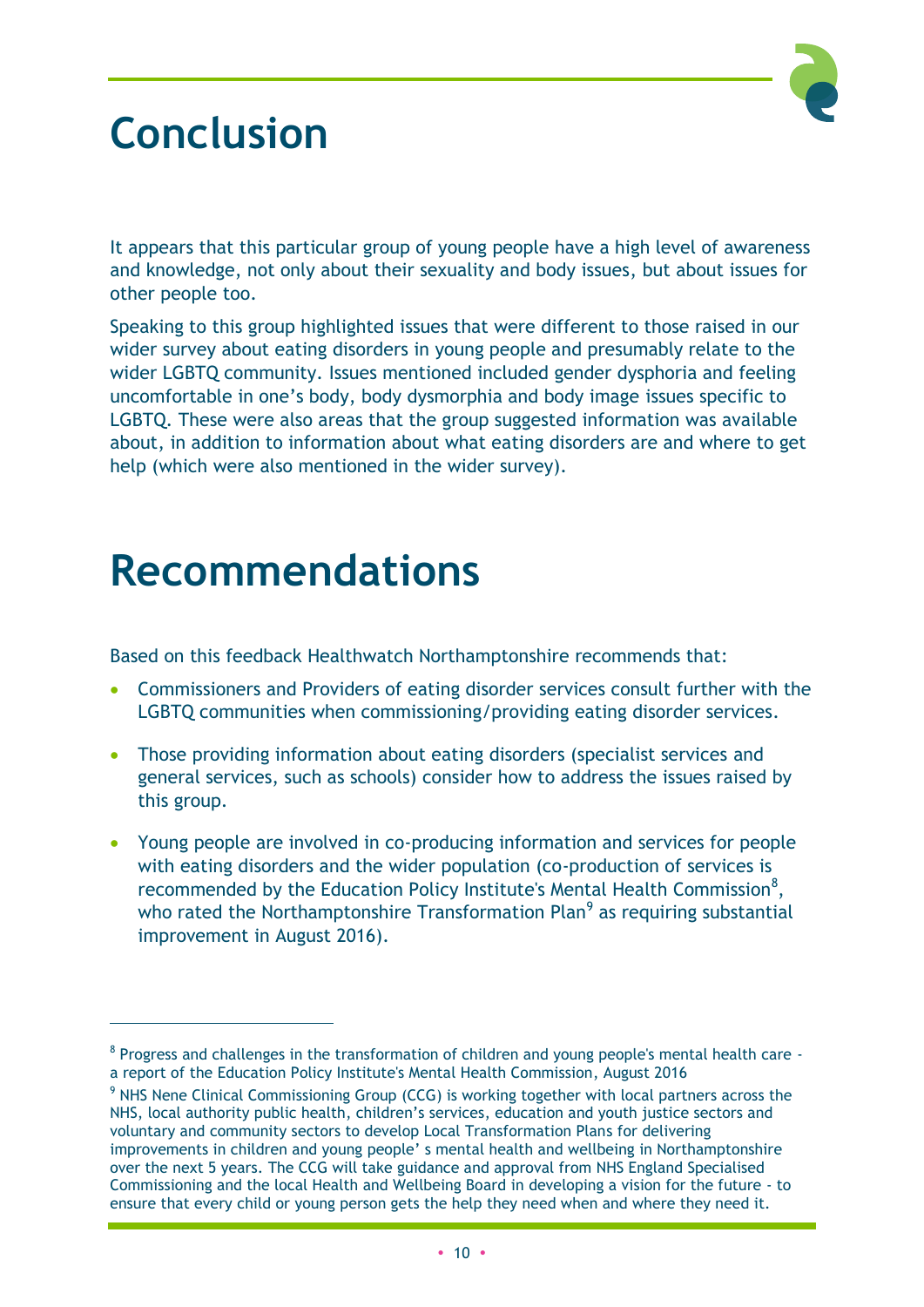

# **Acknowledgements**

Healthwatch Northamptonshire would like to thank all of the young people who gave their time and insight.

We would also like to thank The Lowdown in Northampton for helping facilitate our consultation and engagement session.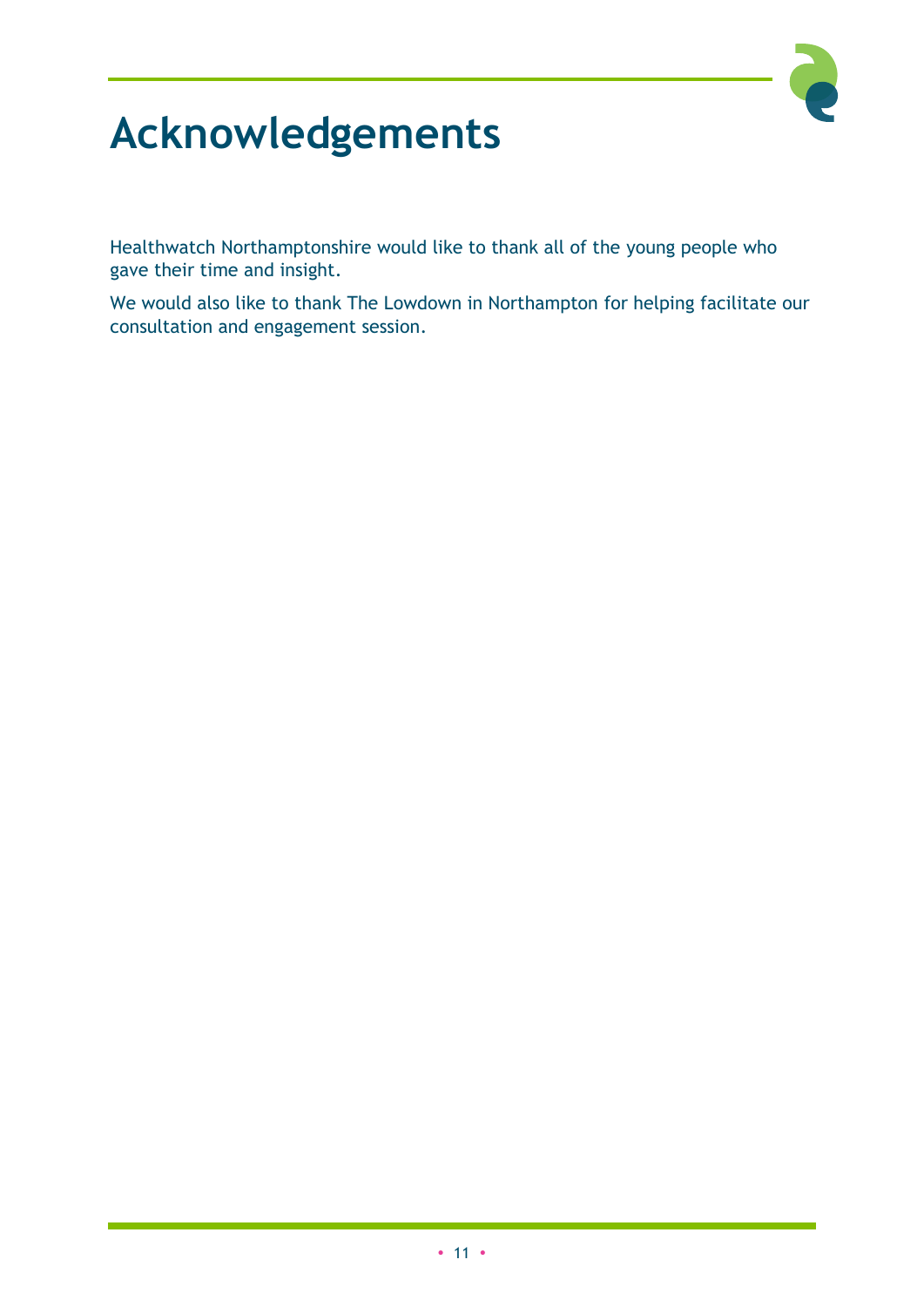

## **About The Lowdown**

The Lowdown was established in 1989 and is a registered charity providing free and confidential counselling information and support services for 12 to 25 year olds. Their aim is it to ensure that no young person has to experience mental or physical ill health unsupported. They provide safe friendly, non-judgemental and confidential services, with trained counsellors who are there to listen and support young people through any situation. Based in Northampton town centre they also deliver services across the county via their outreach services. They are able to help with a wide range of situations and young people can drop in and make an appointment. The Lowdown also provides a sexual health service which is highly utilised and well respected. They provide free condoms, chlamydia testing, pregnancy testing and C-Cards<sup>10</sup>. They also have a Sexual Health Nurse for emergency and ongoing contraception, STI testing and treatments, well-men checks and referrals for clinic appointments. They have a dedicated helpline which is available during opening times for individuals who may find it easier to access services via phone. In addition to this, The Lowdown has its Out There LGBTQ (Lesbian, Gay, Bisexual, Transgender & Questioning) Service, which includes a telephone helpline, weekly youth group for 13-17 year olds, a fortnightly youth group for 18-25 year olds and an LGBTQ Parent/Carers support group which meets once per month. For more information on The Lowdown and its services, please visit its website at www.thelowdown.info

#### **Services:**

- Free and confidential services
- Sexual Health services (inc. a Nurse and pregnancy/abortion advice)
- Counselling and support on all issues
- Targeted mental health support and counselling
- School based counselling services
- LGBTQ services for young people and their families
- Coaching and mentoring
- Health and Helplines
- Stress management
- Support groups
- Anger management
- Support for Self-Harmers (fASH) Bags (fun Alternative to Self Harm)
- British Association for Counselling and Psychotherapy
- Youth Access

j

 $10$  The C-Card scheme is a coordinated free condom distribution network. It provides quick, easy and confidential access to condoms, supported by nationally produced young people's sexual health materials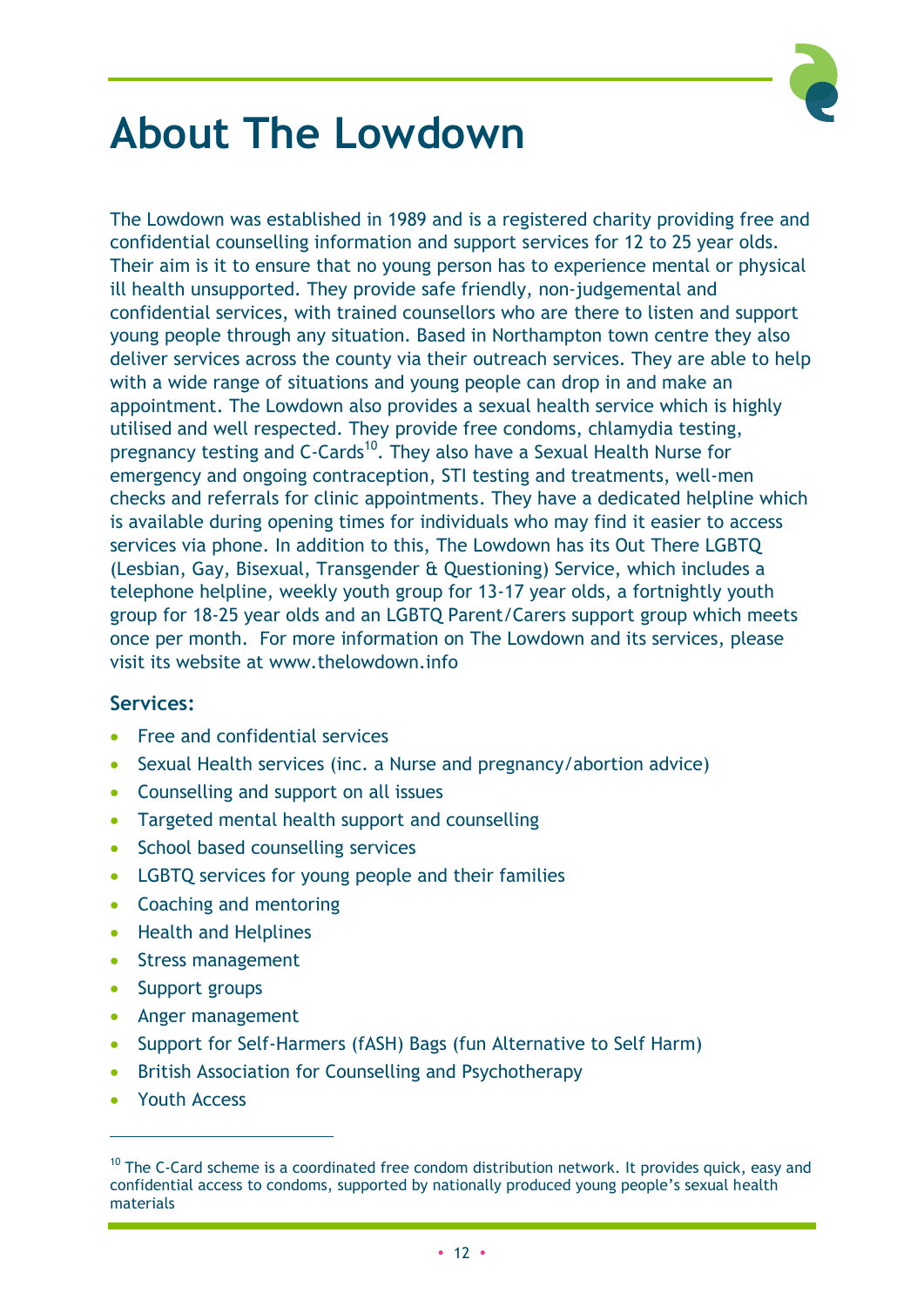

#### **About Healthwatch Northamptonshire**

Healthwatch Northamptonshire is the local independent consumer champion for health and social care. We are part of a national network of local Healthwatch organisations. Our central role is to be a voice for local people to influence better health and wellbeing and improve the quality of services to meet people's needs. This involves us visiting local services and talking to people about their views and experiences. We share our reports with the NHS and social care, and the Care Quality Commission (CQC) (the inspector and regulator for health and social care), with recommendations for improvement, where required.

Our rights and responsibilities include:

- We have the power to monitor (known as "Enter and View") health and social care services (with one or two exceptions). Our primary purpose is to find out what patients, service users, carers and the wider public think of health and social care.
- We report our findings of local views and experiences to health and social care decision makers and make the case for improved services where we find there is a need for improvement
- We strive to be a strong and powerful voice for local people, to influence how services are planned, organised and delivered.
- We aim to be an effective voice rooted in the community. To be that voice, we find out what local people think about health and social care. We research patient, user and carer opinions using lots of different ways of finding out views and experiences. We do this to give local people a voice. We provide information and advice about health and social care services.
- Where we do not feel the views and voices of Healthwatch Northamptonshire and the people who we strive to speak on behalf of, are being heard, we have the option to escalate our concerns and report our evidence to national organisations including Healthwatch England, NHS England and the Care Quality Commission.